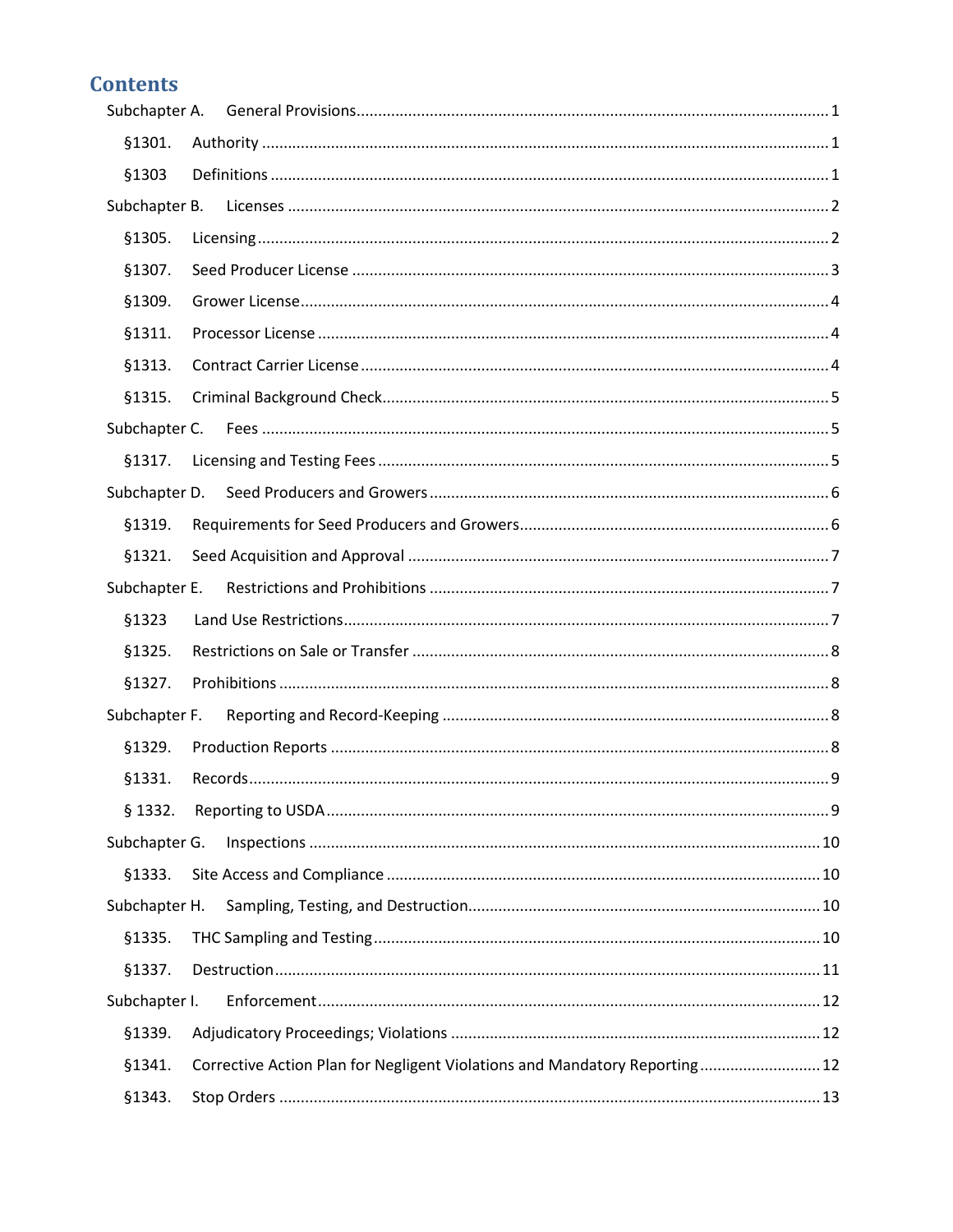#### **Title 7 AGRICULTURE AND ANIMALS Part XIII. Seeds Chapter 13. Industrial Hemp**

# <span id="page-1-0"></span>**Subchapter A. General Provisions**

#### <span id="page-1-1"></span>**§1301.Authority**

The Louisiana Department of Agriculture and Forestry adopts these regulations under the authority of R.S. 3:1461 *et seq*. for the purpose of regulation, licensure, and enforcement of the cultivation, processing, and transportation of industrial hemp.

AUTHORITY NOTE: Promulgated in accordance with R.S. 3:1464. HISTORICAL NOTE: Promulgated by the Department of Agriculture and Forestry, Office of Agricultural and Environmental Sciences, Agricultural Chemistry and Seed Commission, LR 45:

#### <span id="page-1-2"></span>**§1303 Definitions**

A. The provisions of R.S. 3:1462 relating to definitions, words, and terms are hereby incorporated by reference and made a part hereof and will therefore apply and govern the interpretation of these rules. Any word or term not defined in these rules shall have the same meaning ascribed to it in R.S. 3:1462. Any word not defined in R.S. 3:1462 or this Chapter shall be construed in accordance with its plain and ordinary meaning.

B. The following words and terms shall have the following meanings:

*Acceptable Industrial Hemp THC Level –* when the application of the measurement of uncertainty to the reported delta-9 tetrahydrocannabinol content concentration level on a dry weight basis produces a distribution range that includes 0.3 percent or less.

*"AOSCA" –* Association of Official Seed Certifying Agencies.

"AOSCA certified seed," "AOSCA Registered Seed," and "AOSCA Foundation Seed" – seed that has been produced and labeled in accordance with the procedures and in compliance with the rules and regulations of an AOSCA seed certifying agency or by the Organization for Economic Co-operation and Development ("OECD") Seed Schemes. AOSCA Certified Seed programs provide standards and procedures approved by the United States Secretary of Agriculture to maintain and make available to the public high quality seed and propagating materials of superior crop plant varieties grown & distributed to insure genetic identity and purity.

*Cannabis*–all parts of the *Cannabis* plant, whether growing or not, including its seeds, resin, compounds, salts, derivatives, and extracts.

*CBD*–cannabidiol.

*Certificate of Analysis ("COA")*–an official document issued by a laboratory approved by LDAF which includes, along with other sample information, the unique sample number and THC level test results of the submitted sample.

*Commission –* the Louisiana Agricultural Chemistry and Seed Commission.

*Commissioner –* the Louisiana Commissioner of Agriculture and Forestry.

*Controlled Substances Act ("CSA")* – The Controlled Substances Act as codified in 21 U.S.C. 801 et seq.

*DEA* – U.S. Drug Enforcement Administration.

*Delta-9-THC ("THC")*–delta-9-tetrahydrocannabinol concentration.

*Delta-9-THC A ("THC-A")* – delta-9-tetrahydrocannabinolic acid.

*Designated Responsible Party –* the natural person designated by a business applicant or licensee as responsible for daily business operations.

*GPS*–global positioning system.

*Guarantor* – an individual, partnership, corporation, company, association, or other legal entity whose name appears on the analysis label of industrial hemp seed.

*Harvesting –* the process of cutting or collecting industrial hemp crop or crop parts grown in a plot, field, greenhouse, or indoor growing structure.

*Harvest/Destruction Report*–an official document issued by LDAF that must be completed by a licensed grower of industrial hemp and submitted to LDAF prior to harvest or destruction of any industrial hemp field, greenhouse, or indoor growing structure.

*Industrial Hemp –* the plant *Cannabis sativa L*. and any part of that plant, including the seeds thereof and all derivatives, extracts, cannabinoids, isomers, acids, salts, and salts of isomers, whether growing or not, with a THC concentration of not more than 0.3 percent on a dry weight basis.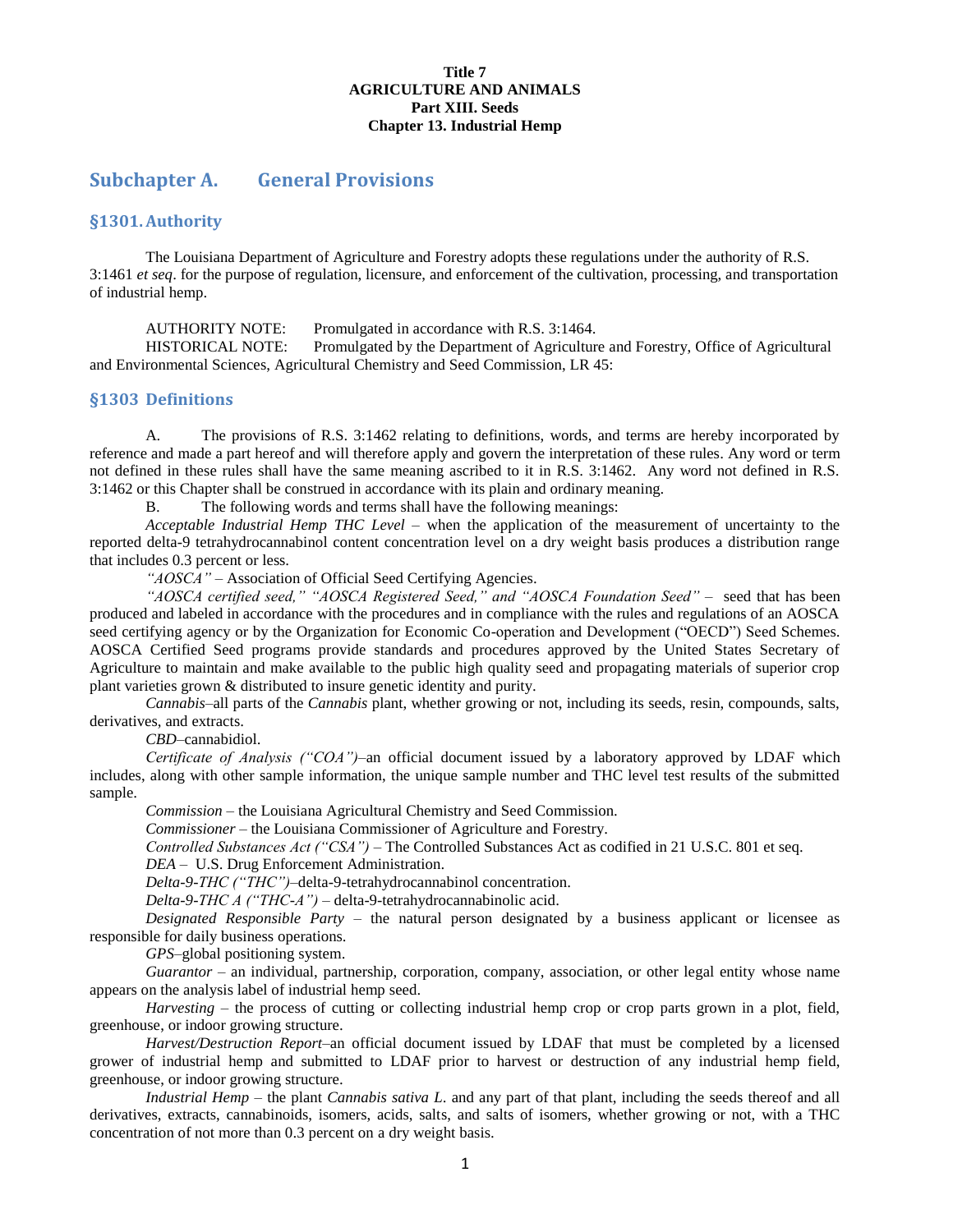*Industrial Hemp Plant Parts*–any floral buds, leaves, roots, seeds, stalks, or stems of the plant *Cannabis sativa L.* with a THC concentration of not more than 0.3 percent on a dry weight basis.

*Industrial Hemp Products*–products derived from, or made by, processing industrial hemp plants or plant parts.

*Key Participants*–any person who has a financial interest in the business entity including but not limited to, members of a limited liability company, a sole proprietor, partners in a partnership, and incorporators or directors of a corporation. A key participant also includes persons at executive levels including but not limited to chief executive officer, chief operating officer, and chief financial officer. A key participant does not include non-executive managers such as farm, field, or shift managers.

*Law Enforcement Agency*–the Louisiana State Police, DEA, or other federal, state, or local law enforcement agency or drug suppression unit.

*License Application*–a document executed by a person and LDAF authorizing the person to grow, handle, store, or transport industrial hemp at one or more specified locations in Louisiana under the terms set forth in the document, R.S. 3:1461 *et seq*., and this Chapter.

*Licensed Grower*–a person possessing a license issued by LDAF under the authority of R.S. 3:1461 *et seq*. and this Chapter to grow, cultivate, or handle industrial hemp.

*Licensee*–any person possessing a contract carrier, grower, processor or seed producer license issued by LDAF under the authority of this Chapter.

*Location ID*–the unique identifier established by the applicant for each unique set of GPS coordinates where industrial hemp will be grown, stored, or processed, and which may include a field name or building name.

*LDAF*–the Louisiana Department of Agriculture and Forestry.

*Market or Marketing*–promoting or selling a product within Louisiana, in another state, or outside of the United States. Marketing includes efforts to advertise and gather information about the needs or preferences of potential consumers or suppliers.

*Measurement of Uncertainty* – the parameter, associated with the result of a measurement, that characterizes the dispersion of the values that could reasonably be attributed to the particular quantity subject to measurement.

*Negligence* – failure to exercise the level of care that a reasonably prudent person would exercise in complying with the requirements set forth in this Part.

*Person*–any individual, partnership, corporation, company, association, or other legal entity.

*Planting report*–an official document issued by LDAF that must be completed by an industrial hemp licensee and submitted to LDAF after each planting of industrial hemp in any field, greenhouse, or indoor growing structure.

*Plot*–a contiguous area in a field, greenhouse, or indoor growing structure containing the same variety or strain of industrial hemp throughout the area.

*Processing*–converting industrial hemp into a marketable form.

*Seed Source*–the origin of any industrial hemp seed.

*USDA* – United States Department of Agriculture

*Variety*–a subdivision of a kind characterized by growth, yield, plant, fruit, seed, or other characteristics by which it can be differentiated from other plants of the same kind.

*Volunteer Industrial Hemp Plant*–an industrial hemp plant that was not intentionally planted, but results from a previous crop, growing on its own accord from seeds or roots following an intentionally planted industrial hemp crop.

AUTHORITY NOTE: Promulgated in accordance with R.S. 3:1462 and R.S. 3:1464.

HISTORICAL NOTE: Promulgated by the Department of Agriculture and Forestry, Office of Agricultural and Environmental Sciences, Agricultural Chemistry and Seed Commission, LR 45:

#### <span id="page-2-0"></span>**Subchapter B. Licenses**

#### <span id="page-2-1"></span>**§1305. Licensing**

A. Each industrial hemp seed producer, grower, processor, or contract carrier shall obtain a license from LDAF prior to engaging in the regulated activity.

B. Each licensee shall be assigned a license number in the form prescribed by USDA.

C. The effective dates of all industrial hemp licenses shall be January 1 through December 31 of any given year, and licenses must be renewed annually. Applications for industrial hemp licenses may be submitted to LDAF at any time during the year, and are effective upon approval by LDAF through the end of that year.

D. Applications shall be handled and processed by LDAF and reviewed for approval or denial. Upon completion of the review process, the applicant will be notified of the application status.

E. The licensee shall be responsible for the cost of all licenses and sample testing fees.

F. No unlicensed person who is not employed by a licensee shall grow, cultivate, handle, store, process, or commence transporting industrial hemp at any location within Louisiana. No licensee shall allow any unlicensed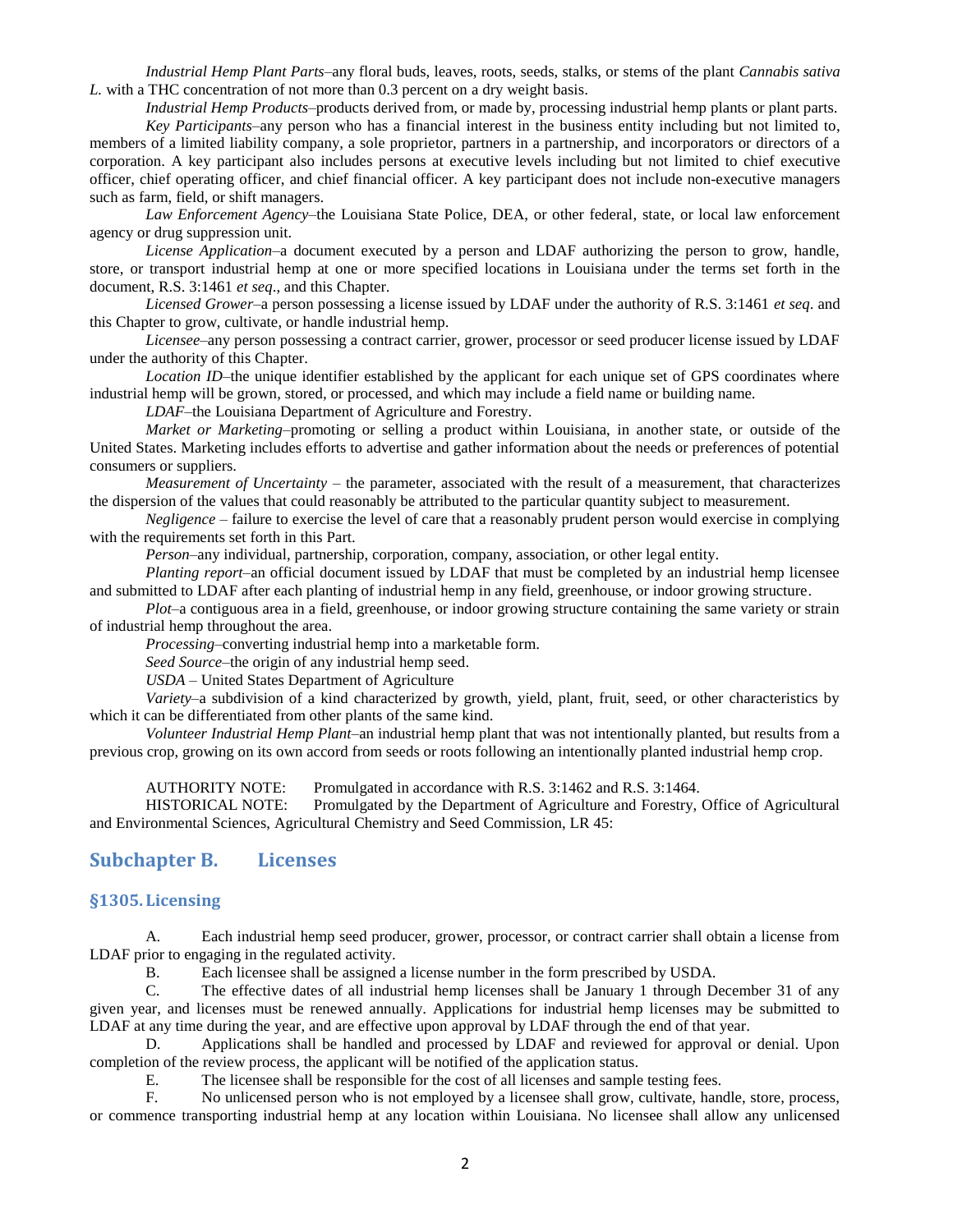person who is not an employee of that licensee to grow, cultivate, handle, store, process, or transport industrial hemp under his or her license.

G. No person under the age of 18 years of age shall be granted a license under this Chapter.<br>H. No person shall be eligible to obtain a license if the applicant:

No person shall be eligible to obtain a license if the applicant:

1. was convicted of a felony within the ten years immediately preceding the application date.

2. was convicted of a drug-related misdemeanor conviction within the two years immediately preceding the application date;

3. fails to provide all application requirements and documentation; or

4. materially falsifies any information contained in the application.

I. A person applying for multiple licenses must complete a license application and submit the associated fee for each application.

J. The licensee shall submit to LDAF in writing any requests for license modification if there is any change to the information submitted in the application including but not limited to: sale of a business, a change in the key participants producing under a license, or any modifications to any information concerning the licensee's approved fields, greenhouses, indoor growing structures, or any other sites where that licensee stores, processes or handles industrial hemp plants or plant parts. Requests for license modifications shall be submitted to LDAF within 15 days of any change of the information submitted in the application.

AUTHORITY NOTE: Promulgated in accordance with R.S. 3:1462, R.S. 3:1464, and R.S. 3:1465.

HISTORICAL NOTE: Promulgated by the Department of Agriculture and Forestry, Office of Agricultural and Environmental Sciences, Agricultural Chemistry and Seed Commission, LR 45:

#### <span id="page-3-0"></span>**§1307. Seed Producer License**

A. No person shall produce industrial hemp seed for planting purposes without first applying for and being granted a seed producer license from LDAF.

B. A seed producer license issued by LDAF shall authorize the licensee to obtain, produce, transport, and sell industrial hemp seed pursuant to this Chapter.

C. All producers of industrial hemp seed shall comply with the requirements set forth in R.S. 3:1431 *et seq*., including but not limited to the testing and labeling requirements of agricultural seeds.

D. The application shall include, at a minimum, the following information for consideration:

1. Type of license being requested as set forth in R.S. 3:1465;

address;

2. Applicant's full name, Louisiana mailing and physical address, telephone number and email 3. Physical address, legal description, location ID, and GPS coordinates for each field,

greenhouse, indoor growing structure, or site where industrial hemp will be grown, handled, or stored;

4. If the applicant is a business entity:

- a. the full name of the business;
- b. the principal Louisiana business physical address;
- c. the full name, title and email address of the individual applying for the license;
- d. the full name, title, and email address of the designated responsible party;
- e. the full name, title, and email address of all key participants of the business entity;
- f. the full name and mailing address of the registered agent;and
- g. the employer identification number.

5. Detailed maps depicting each site where industrial hemp seed will be produced, handled, and stored, with appropriate designations for entrances, field boundaries, and the specific locations corresponding to GPS coordinates;

6. Proposed field acreage or square footage for all greenhouse(s) or indoor growing structure(s) to be planted for seed production; and

7. Intended variety name, origin, and seed certifying agency of industrial hemp seed for each planting.

E. LDAF shall maintain all information obtained pursuant to this Section for a period of not less than three years and all information received in accordance with this Section shall be transmitted to the United States Secretary of Agriculture not more than 30 days after the date on which the information is received.

AUTHORITY NOTE: Promulgated in accordance with R.S. 3:1462, R.S. 3:1464, and R.S. 3:1465. HISTORICAL NOTE: Promulgated by the Department of Agriculture and Forestry, Office of Agricultural and Environmental Sciences, Agricultural Chemistry and Seed Commission, LR 45: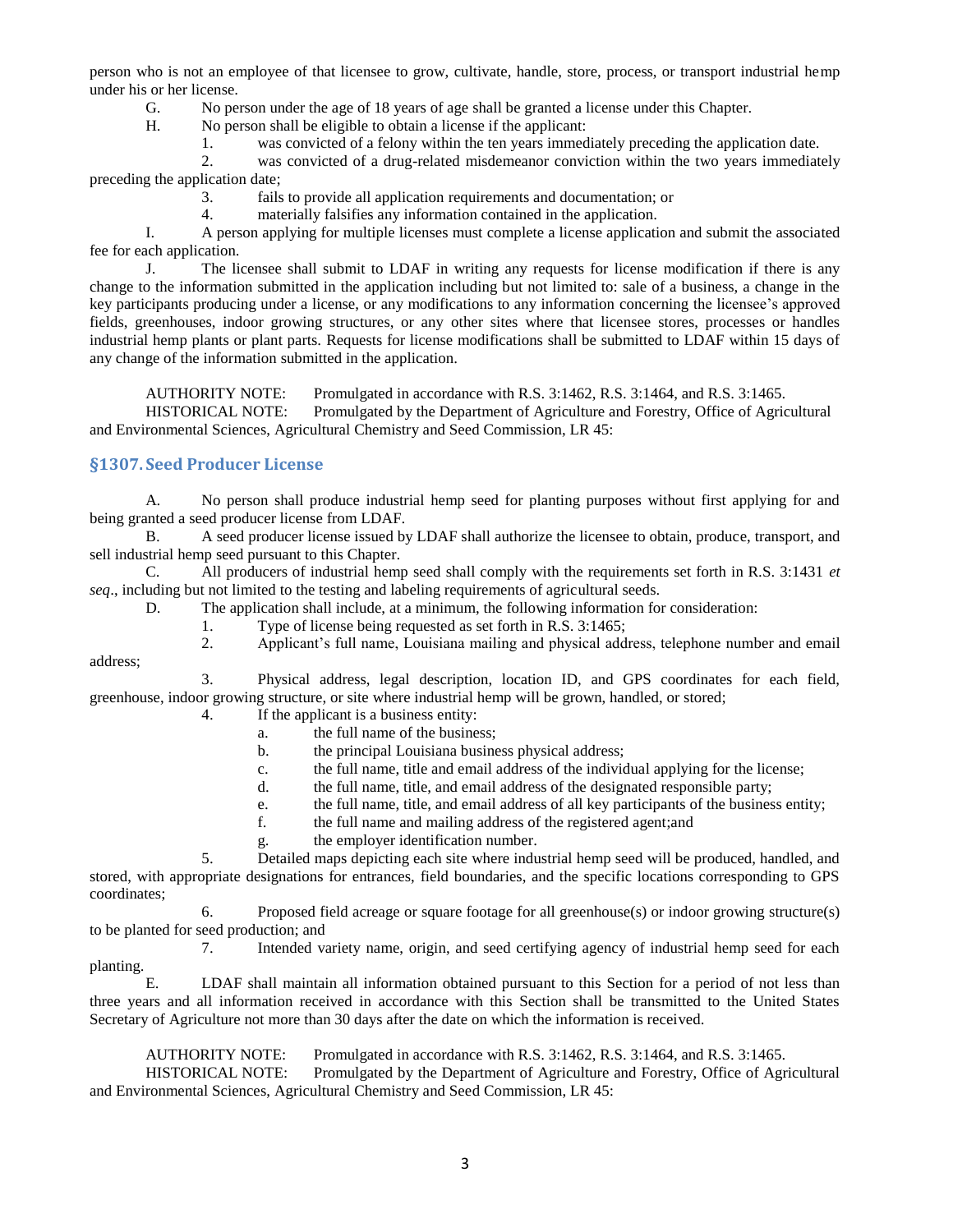#### <span id="page-4-0"></span>**§1309.Grower License**

A. No person shall grow industrial hemp without first applying for and receiving an industrial hemp grower license from LDAF.

B. A grower license issued by LDAF shall authorize the licensee to obtain industrial hemp seed, possess industrial hemp seed for planting, cultivate an industrial hemp crop, harvest industrial hemp plant parts, as well as possess, store, handle, transport, and market plant parts pursuant to this Chapter.

C. The application shall include, at a minimum, the following information for consideration:

1. Type of license being requested as set forth in R.S. 3:1465;

address;

2. Applicant's full name, Louisiana mailing and physical address, telephone number and email

3. Physical address, legal description, location ID, and GPS coordinates for each field, greenhouse, indoor growing structure, or site where industrial hemp will be cultivated, handled, or stored;

- 4. If the applicant is a business entity:
	- a. the full name of the business;
	- b. the principal Louisiana business physical address;
	- c. the full name, title and email address of the individual applying for the license;
	- d. the full name, title, and email address of the designated responsible party;
	- e. the full name, title, and email address of all key participants of the business entity;
	- f. the full name and mailing address of the registered agent; and
	- g. the employer identification number.

5. Detailed maps depicting each site where industrial hemp will be cultivated, handled, or stored, with appropriate designations for entrances, field boundaries, and the specific locations corresponding to GPS coordinates;

6. Proposed field acreage or square footage for all greenhouse(s) or indoor growing structure(s) to be planted; and

7. Intended variety name and origin of industrial hemp seed for each planting.

D. LDAF shall maintain all information obtained pursuant to this Section for a period of not less than three years and all information received in accordance with this Section shall be transmitted to the United States Secretary of Agriculture not more than 30 days after the date on which the information is received.

AUTHORITY NOTE: Promulgated in accordance with R.S. 3:1462, R.S. 3:1464, and R.S. 3:1465.

HISTORICAL NOTE: Promulgated by the Department of Agriculture and Forestry, Office of Agricultural and Environmental Sciences, Agricultural Chemistry and Seed Commission, LR 45:

#### <span id="page-4-1"></span>**§1311.Processor License**

A. No person shall process industrial hemp without first applying for and receiving an industrial hemp processor license from LDAF.

B. The application shall include, at a minimum, the following information for consideration:

1. Applicant's full name, Louisiana mailing and physical address, telephone number, and email

address;

- 2. If the applicant is a business entity:
	- a. the full name of the business;
	- b. the principal Louisiana business physical address;
	- c. the full name, title and email address of the individual applying for the license;
	- d. the full name, title, and email address of the designated responsible party;
	- e. the full name, title, and email address of the key participants of the business entity;
	- f. the full name and mailing address of the registered agent; and
	- g. the employer identification number.

3. Detailed maps, legal description, physical address, location ID, and GPS coordinates for each building or site where industrial hemp will be processed, handled, or stored.

AUTHORITY NOTE: Promulgated in accordance with R.S. 3:1462, R.S. 3:1464, and R.S. 3:1465. HISTORICAL NOTE: Promulgated by the Department of Agriculture and Forestry, Office of Agricultural and Environmental Sciences, Agricultural Chemistry and Seed Commission, LR 45:

### <span id="page-4-2"></span>**§1313. Contract Carrier License**

A. No person shall contract to transport industrial hemp for compensation in Louisiana without first applying for and receiving an industrial hemp contract carrier license from LDAF.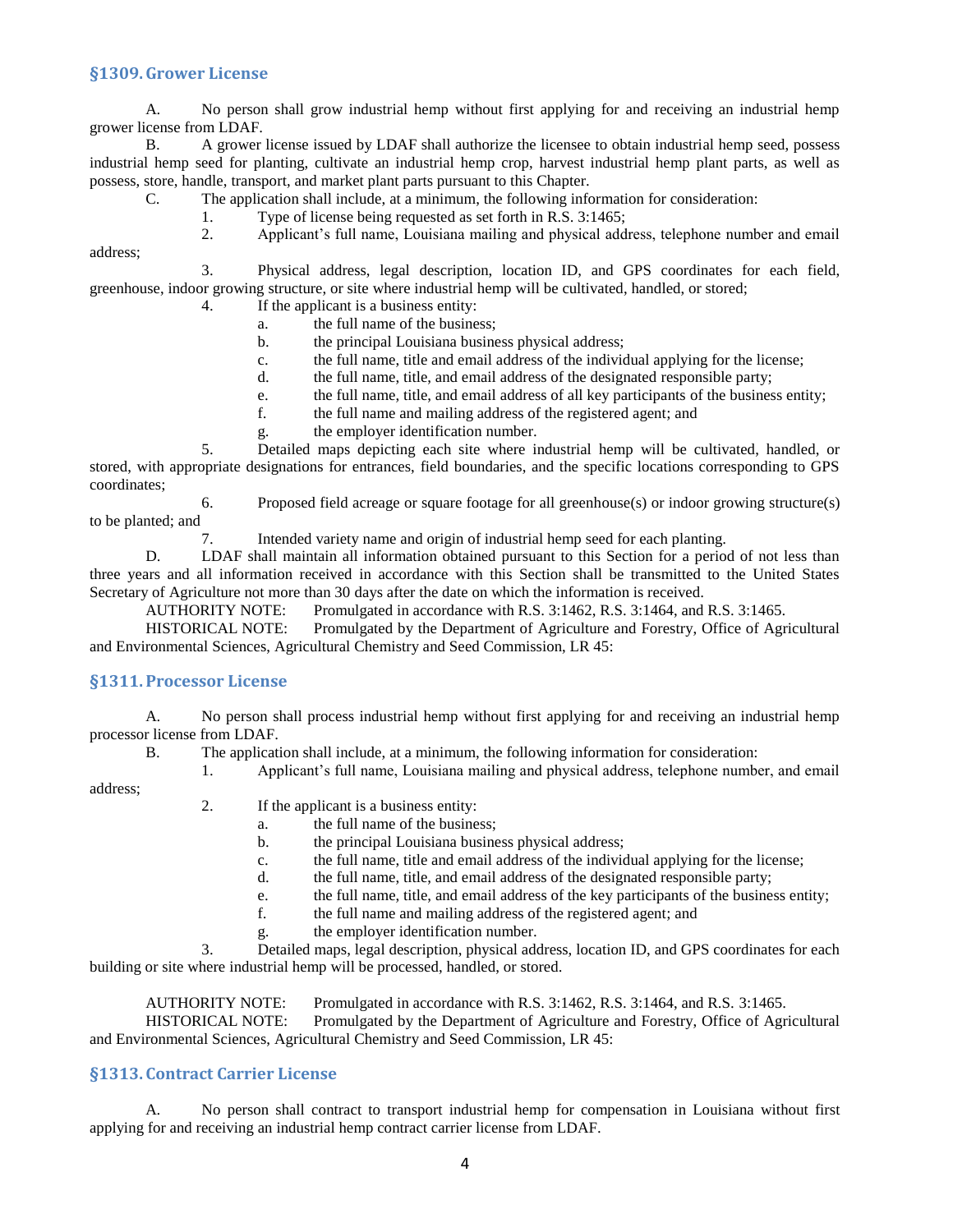|                   | A contract carrier license issued by LDAF shall authorize the licensee to transport or deliver industrial |
|-------------------|-----------------------------------------------------------------------------------------------------------|
| hemp plant parts. |                                                                                                           |

C. The application shall require applicants to submit, at a minimum, the following information and documents:

1. Applicant's full name, Louisiana mailing and physical address, telephone number, and email

address;

- 2. If the applicant is a business entity:
	- a. the full name of the business;
	- b. the principal Louisiana business physical address;
	- c. the full name, title and email address of the individual applying for the license;
	- d. the full name, title, and email address of the designated responsible party;
	- e. the full name, title, and email address of the key participants of the business entity;
	- f. the full name and mailing address of the registered; and
	- g. the employer identification number.

AUTHORITY NOTE: Promulgated in accordance with R.S. 3:1462, R.S. 3:1464, and R.S. 3:1465.

HISTORICAL NOTE: Promulgated by the Department of Agriculture and Forestry, Office of Agricultural and Environmental Sciences, Agricultural Chemistry and Seed Commission, LR 45:

# <span id="page-5-0"></span>**§1315. Criminal Background Check**

#### **Note: See §1305(H)(1)-(2) for criminal conviction prohibitions regarding licensure**

A. The applicant for each seed producer, grower, processor, or contract carrier license shall undergo and pay for an annual criminal background check.

B. If the applicant is a business entity, the individual applying for a license, the designated responsible party, and all key participants shall undergo and pay for an annual criminal background check.

C. Each individual who is required to undergo and submit an annual criminal background check shall:

1. Submit a criminal background check application to the Louisiana State Police as set forth in R.S.  $3:1465(D)(1)$ ;

2. Submit payment for the background check fee directly to the Louisiana State Police and Federal Bureau of Investigation as set forth in R.S. 3:1465(D)(1); and

3. Include a certified copy of the background check reports with the industrial hemp license application or the applicant may authorize Louisiana State Police to deliver the completed criminal background check directly to LDAF.

D. LDAF shall not accept a criminal background check report that was issued more than 60 days prior to submission of the application.

E. Failure to submit the criminal background check report with the license application may result in the denial of application.

F. For business entities, substitution of a designated responsible party shall require the submission of a current criminal background check report for the proposed substituted designated responsible party issued within the last 60 days. Licensee must obtain prior written approval from LDAF for the substitution of a designated responsible party.

AUTHORITY NOTE: Promulgated in accordance with R.S. 3:1464 and R.S. 3:1465.

HISTORICAL NOTE: Promulgated by the Department of Agriculture and Forestry, Office of Agricultural and Environmental Sciences, Agricultural Chemistry and Seed Commission, LR 45:

# <span id="page-5-1"></span>**Subchapter C. Fees**

### <span id="page-5-2"></span>**§1317. Licensing and Testing Fees**

A. License Fees

1. The annual fee for a seed producer, grower, processor, and contract carrier license shall be \$500.00 each.

2. New license fees are due upon notification of application approval. No license shall be issued until payment of the license fee is received by LDAF.

3. The license renewal fee is due annually on November 30. No license shall be renewed until payment of the license fee is received by LDAF.

B. Sample Testing Fees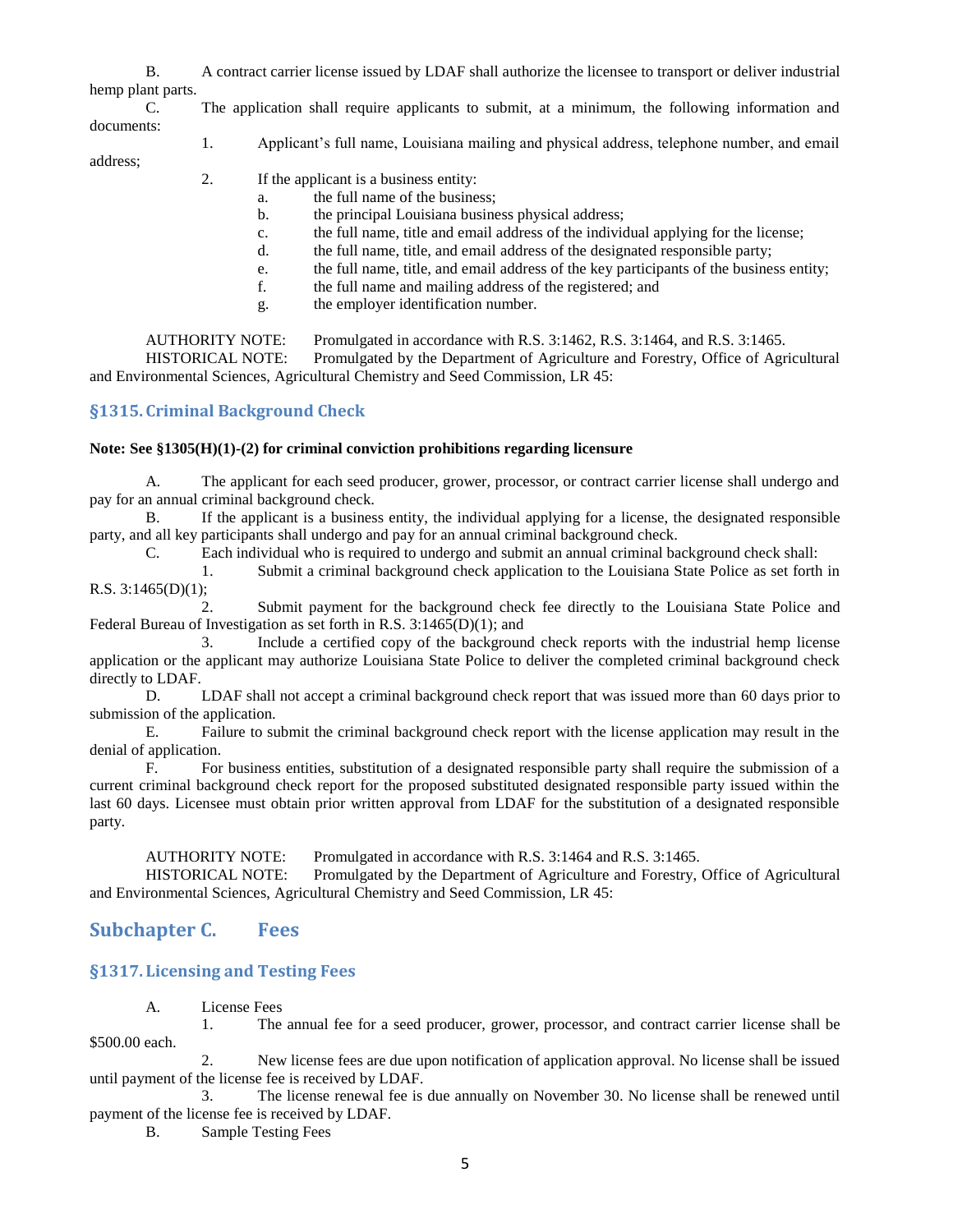- 1. THC testing of industrial hemp plant parts shall be \$250.00 per sample.<br>2. THC testing fees are due at the time of sample collection.
- THC testing fees are due at the time of sample collection.
- 3. Requests for alternative payment arrangements for fees must be pre-approved by LDAF.

AUTHORITY NOTE: Promulgated in accordance with R.S. 3:1464 and R.S. 3:1467. HISTORICAL NOTE: Promulgated by the Department of Agriculture and Forestry, Office of Agricultural and Environmental Sciences, Agricultural Chemistry and Seed Commission, LR 45:

# <span id="page-6-0"></span>**Subchapter D. Seed Producers and Growers**

# <span id="page-6-1"></span>**§1319.Requirements for Seed Producers and Growers**

LDAF.

A. Licensed seed producers and growers shall post a sign at each field, greenhouse, or indoor growing structure. The sign shall comply with the following requirements and remain posted during the entire crop cycle:

- 1. The designation, "Louisiana Industrial Hemp Program";
	- 2. Industrial Hemp license number;
	- 3. LDAF industrial hemp program's telephone number;

4. Minimum sign size shall be 18" x 24" for a field and 8.5" x 11" for a greenhouse or indoor growing structure;

5. The sign shall be posted at the main entrance of each field, greenhouse, or indoor growing structure; and

6. The sign shall be printed and conform to the design template provided to each licensee by

B. LDAF may sample and test any industrial hemp material in a licensee's possession at any time if there is reason to believe that a violation of this Part has occurred.

C. A licensee shall submit in writing a completed Harvest/Destruction report to LDAF prior to the intended harvest date or intended destruction date of a failed crop.

D. A licensee shall submit in writing a completed planting report to LDAF for each field, greenhouse, or indoor growing structure within 15 days commencing after the first day of the planting of industrial hemp. The completed planting report shall include, but not limited to, the licensee's USDA Farm Service Agency site identification number.

1. A licensee shall submit in writing a completed planting report to LDAF for each greenhouse or indoor growing structure by March 31, June 30, September 30, and December 31 of each year after the initial planting.

E. Representatives of LDAF shall be provided with complete and unrestricted access to all industrial hemp plants, whether growing or harvested, and all land, buildings, and other structures used for the cultivation, handling, and storage of all industrial hemp plants and all locations listed in the license application.

F. An industrial hemp crop shall not be harvested more than 15 days following the date of sample collection by LDAF, unless specifically authorized in writing by LDAF.

G. An industrial hemp crop planted or cultivated in a field, greenhouse, or indoor growing structure shall be planted or cultivated in a manner to allow LDAF to collect a representative sample throughout the entire crop. If a crop is not planted or cultivated in such a manner that allows for the collection of a sample throughout the entire crop, then the grower shall make modifications to the crop to allow collection and sampling throughout the entire crop.

H. A licensee shall destroy any unharvested industrial hemp plants contained in a field, greenhouse, or indoor growing structure or any portion thereof resulting from crop failure or that licensee's failure to harvest for any reason. LDAF shall approve the written destruction method of the unharvested industrial hemp plants.

I. A licensee shall monitor and destroy volunteer industrial hemp plants from the licensee's cultivation for a period of three years after cultivation ends.

J. A licensee who fails to timely submit a Harvest/Destruction Report or who harvests a crop prior to a sample being collected by LDAF may be subject to crop destruction and regulatory action up to and including license revocation.

K. Licensed seed producers and growers shall report industrial hemp crop acreage or square footage to the USDA Farm Service Agency and shall provide, at a minimum, the following information:

1. Street address and, to the extent practicable, GPS location for each field, greenhouse, or indoor growing structure where industrial hemp will be cultivated;

2. Acreage or square footage for each field, greenhouse, or indoor growing structure dedicated to the cultivation of industrial hemp; and

3. LDAF license number.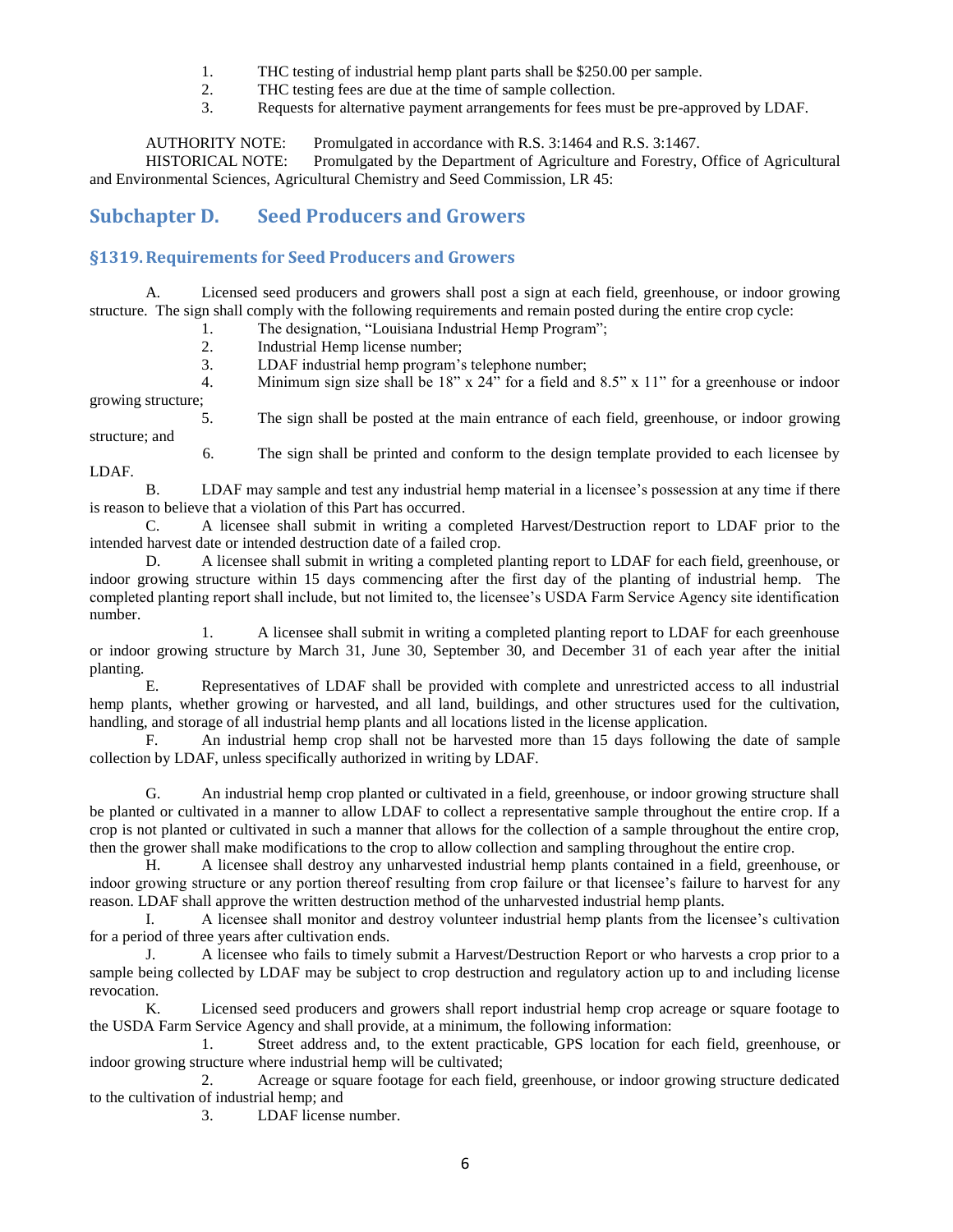AUTHORITY NOTE: Promulgated in accordance with R.S. 3:1464, R.S. 3:1467, and R.S. 3:1468. HISTORICAL NOTE: Promulgated by the Department of Agriculture and Forestry, Office of Agricultural and Environmental Sciences, Agricultural Chemistry and Seed Commission, LR 45:

#### <span id="page-7-0"></span>**§1321. Seed Acquisition and Approval**

A. No person shall acquire seeds from a source outside the U.S. or from a U.S. territory, tribal land or state other than Louisiana without first:

1. Submitting a completed Seed Acquisition Request form and all required attachments to LDAF; and

2. Obtaining written approval of the Seed Acquisition Request form from LDAF.

B. No LDAF pre-approval shall be required for transfer of industrial hemp seed between Louisiana licensees within Louisiana of any variety listed on LDAF's published Industrial Hemp Variety list.

C. Industrial hemp seed offered for sale or distribution for planting purposes into or within Louisiana shall be one of the following:

1. Certified seed produced from industrial hemp plants that meet the criteria for breeder, foundation, registered, or certified classes as defined by the Official Seed Certification Standards in Louisiana or by another AOSCA member agency; or

2. Seed from an industrial hemp grower licensed within the state of production that has official documentation issued by a third party independent laboratory showing that the mature crop from which the seed was harvested had a THC concentration of 0.3 percent or less by dry weight.

D. In addition to this Chapter, all industrial hemp seed sold or distributed for planting purposes within or into Louisiana shall be subject to all requirements of the Louisiana Seed Law (R.S. 3:1431 *et seq*.) and the Louisiana Seed Regulations (LAC 7:XIII.101 *et seq*.)

E. The guarantor of industrial hemp seed, except persons exempt pursuant to the authority of the Louisiana Seed Law (R.S. 3:1445), who sells, transports, distributes, or offers or handles for sale industrial hemp seed shall have a complete analysis test performed on the seed by a registered seed technologist or an official state seed analyst prior to the seed being sold, distributed, offered, or handled for sale in Louisiana.

F. All industrial hemp seed produced in Louisiana shall be certified true to type under the Louisiana seed certification program guidelines for industrial hemp seed. No other industrial hemp seed may be produced in Louisiana for distribution or sale unless approved by LDAF.

G. No person shall buy, sell, or transfer industrial hemp seed to or from any person in Louisiana without first verifying that the person is licensed by LDAF.

H . Upon request from LDAF, a licensed seed producer shall provide a seed distribution list within 48 hours of the request showing locations where and to whom industrial hemp seed was distributed.

AUTHORITY NOTE: Promulgated in accordance with R.S. 3:1431, R.S. 3:1436, R.S. 3:1445, 3:1463, R.S. 3:1464, R.S. 3:1465, and R.S. 3:1466.

HISTORICAL NOTE: Promulgated by the Department of Agriculture and Forestry, Office of Agricultural and Environmental Sciences, Agricultural Chemistry and Seed Commission, LR 45:

# <span id="page-7-1"></span>**Subchapter E. Restrictions and Prohibitions**

#### <span id="page-7-2"></span>**§1323 Land Use Restrictions**

A. A licensee shall not grow, handle, process, or store industrial hemp in any structure that is used for residential purposes.

B. A licensed grower or processor shall not grow, handle, process or store industrial hemp in any outdoor field or site that is located within 1,000 feet of a school, daycare or similar public areas frequented by children as determined by LDAF.

C. An applicant may not apply for a license to grow, cultivate, handle, or process industrial hemp on property that is not owned or leased by that applicant.

D. An applicant or licensee whose application and/or license has been revoked or denied for failure to obtain a satisfactory criminal background check as defined in R.S.  $3:1465(D)(a)(2)$  or failure to comply with a written order from an LDAF agent shall not be the designated responsible party for another licensee for a period of three years.

AUTHORITY NOTE: Promulgated in accordance with R.S. 3:1464 and R.S. 3:1465.

HISTORICAL NOTE: Promulgated by the Department of Agriculture and Forestry, Office of Agricultural and Environmental Sciences, Agricultural Chemistry and Seed Commission, LR 45: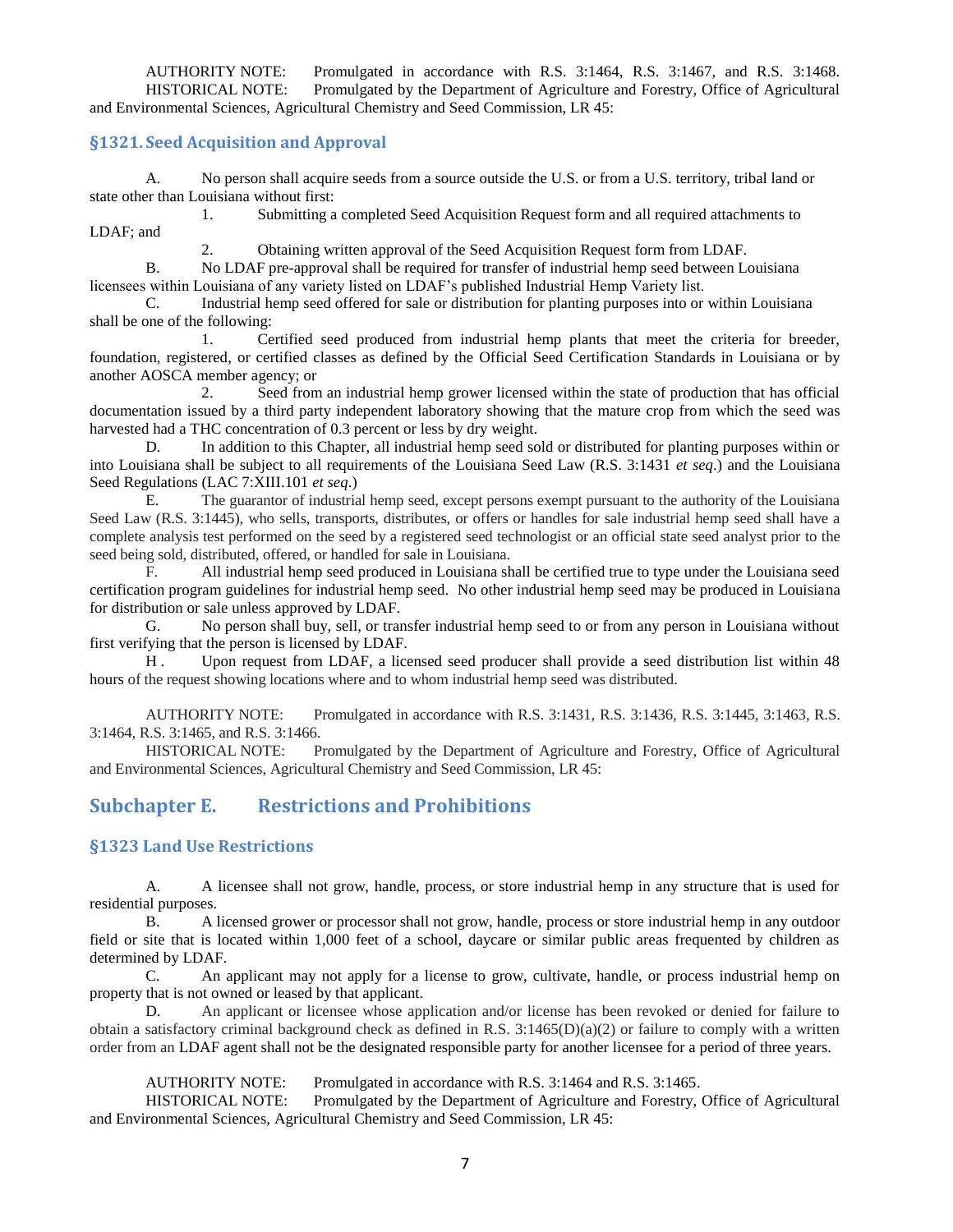#### <span id="page-8-0"></span>**§1325.Restrictions on Sale or Transfer**

A. A licensee shall not sell or transfer, or permit the sale or transfer of living industrial hemp plants, viable plant parts, or seeds to any person in the state who does not hold an industrial hemp license issued by LDAF.

B. Licensees may transfer up to one pound of industrial hemp plants or plant parts per transfer to testing laboratories, both within and outside the state for the purpose of measuring THC, CBD, or other phytocannabinoid profile levels. It is the responsibility of the licensee to ensure compliance with laws in other states.

C. A licensee shall not store live industrial hemp plants or propagating stock at any location that was not previously approved by LDAF on that licensee's application and/or site modification request form.

AUTHORITY NOTE: Promulgated in accordance with R.S. 3:1464.

HISTORICAL NOTE: Promulgated by the Department of Agriculture and Forestry, Office of Agricultural and Environmental Sciences, Agricultural Chemistry and Seed Commission, LR 45:

#### <span id="page-8-1"></span>**§1327.Prohibitions**

duties;

A. No person shall:

1. Sell, offer for sale, expose, distribute or transport industrial hemp seed not produced in accordance with the provisions of this Chapter;

2. Fail to comply with sample collection, and testing requirements prior to harvesting or destroying any industrial hemp plants or plant parts in accordance with this Chapter;

3. Detach, alter, deface, or destroy any required documentation specified in this Chapter;

4. Alter, substitute, or misrepresent seed in a manner inconsistent with this Chapter;<br>5. Hinder or obstruct in any way any authorized agent(s) of LDAF in the performa

Hinder or obstruct in any way any authorized agent(s) of LDAF in the performance of their

6. Fail to comply with all licensing and reporting requirements set forth in the Industrial Hemp Law (R.S. 3:1461 *et seq*.) or this Chapter;

7. Fail to keep required records as set forth in this Chapter or to provide such records to LDAF for inspection upon request;

8. Fail to monitor and/or destroy volunteer industrial hemp plants for three years following cultivation as set forth in this Chapter;

9. Provide false, misleading, or incorrect information to LDAF pertaining to the licensee's cultivation, processing, or transportation of industrial hemp including, but not limited to, information provided in any application, report, record, or inspection required or maintained in accordance with the Industrial Hemp Law (R.S. 3:1461 *et seq.*) and this Chapter;

10. Plant, grow, store, transfer, or process industrial hemp on any site not listed in the licensing application as set forth in this Chapter;

11. Sell or transfer, or permit the sale or transfer of living industrial hemp plants or plant parts to any person in the state who does not hold an industrial hemp license issued by LDAF; or

12. Commingle harvested industrial hemp plant parts from one plot with harvested industrial hemp plant parts from another plot.

AUTHORITY NOTE: Promulgated in accordance with R.S. 3:1464, R.S. 3:1465, R.S. 3:1466, R.S. 3:1467, R.S. 3:1468, R.S. 3:1470, and R.S. 3:1471.

HISTORICAL NOTE: Promulgated by the Department of Agriculture and Forestry, Office of Agricultural and Environmental Sciences, Agricultural Chemistry and Seed Commission, LR 45:

# <span id="page-8-2"></span>**Subchapter F. Reporting and Record-Keeping**

#### <span id="page-8-3"></span>**§1329.Production Reports**

A. Industrial hemp grower, seed producer, and processor licensees shall be required to maintain and submit annual production reports to LDAF on forms provided by LDAF by November 15.

1. Annual production reports submitted by licensed growers and seed producers shall include the following:

- a. Acreage or square footage planted, harvested, or destroyed;
- b. Planting date, harvested date, and varieties grown;
- c. Type of industrial hemp plant grown or marketed, including its actual end-use as

fiber, seeds, oil, or other uses;

d. Total amount of industrial hemp sold for processing;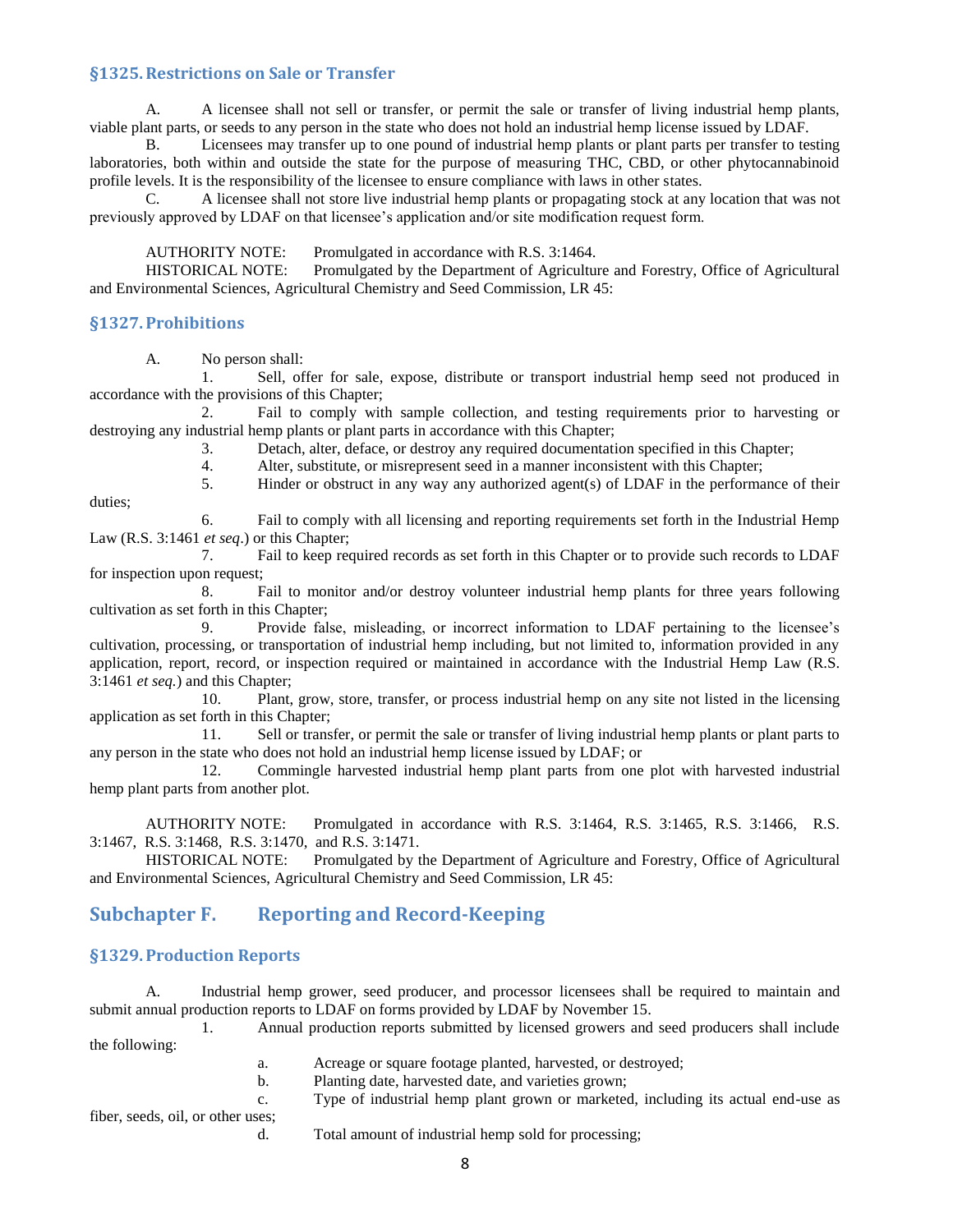- e. Total dollar value of industrial hemp sold for processing; and
- f. Current industrial hemp plant parts in storage and location of that storage.
- 2. Annual reports submitted by licensed processors shall include the following:
	- a. Total amount of industrial hemp processed;
	- b. Type of processing, including but not limited to fiber, seeds, oil, or other uses; and
	- c. Total dollar value of industrial hemp processed.

3. Failure to submit a complete and accurate annual production report may constitute a violation of this Chapter.

AUTHORITY NOTE: Promulgated in accordance with R.S. 3:1464 and R.S. 3:1466.

HISTORICAL NOTE: Promulgated by the Department of Agriculture and Forestry, Office of Agricultural and Environmental Sciences, Agricultural Chemistry and Seed Commission, LR 45:

#### <span id="page-9-0"></span>**§1331.Records**

A. All licensees shall maintain, at a minimum, the following records, where applicable:

1. All records for crop production and crop destruction;

2. Documentation of any sales or distribution, including the party to which all product was sold or distributed;

termination; and

3. For growers, documentation of traceability from seed acquisition to harvest or crop

4. For processors, documentation of industrial hemp acquisition from grower to their final product.

B. Any person transporting or delivering industrial hemp including, but not limited to, contract carriers, shall have a dated invoice, bill of lading, or manifest in his or her possession during the entire time of transport or delivery, which shall include:

- 1. The seller's and purchaser's name and address;
- 2. The specific origin and destination of the industrial hemp being transported; and
- 3. The quantity of industrial hemp being transported.

C. All records required under R.S. 3:1466 and this Chapter shall be maintained by the licensee while the license is valid and for a minimum of 3 years after the expiration of the license

D. Required records shall be provided for inspection within 48 hours upon request by LDAF.

AUTHORITY NOTE: Promulgated in accordance with R.S. 3:1464 and R.S. 3:1466.

HISTORICAL NOTE: Promulgated by the Department of Agriculture and Forestry, Office of Agricultural and Environmental Sciences, Agricultural Chemistry and Seed Commission, LR 45:

#### <span id="page-9-1"></span>**§ 1332. Reporting to USDA**

A. LDAF shall submit to USDA a report providing the contact information and the status of the license issued for each grower and seed producer. The report shall be submitted by the first of each month. If the first of the month falls on a weekend or holiday, the report is due by the first business day following the due date. The report shall be submitted using a digital format compatible with USDA's information sharing systems, whenever possible. The report shall contain the following information:

1. For each new licensee that is an individual, the report shall include:

- a. the full name of the individual;
- b. the license number and status;
- c. the business address;
- d. telephone number and email address (if applicable); and

e. a legal description and GPS coordinates for each field, greenhouse, indoor growing structure, or site where industrial hemp will be cultivated, handled, or stored

2. For each new licensee that is a business entity, the report shall include:

- a. the full name of the business entity;
- b. the principal business location address;
- c. license number and status;

d. the full name, title, and email address (if applicable) of each person for whom the entity is required to submit a criminal background check; and

e. a legal description and GPS coordinates for each field, greenhouse, indoor growing structure, or site where industrial hemp will be cultivated, handled, or stored .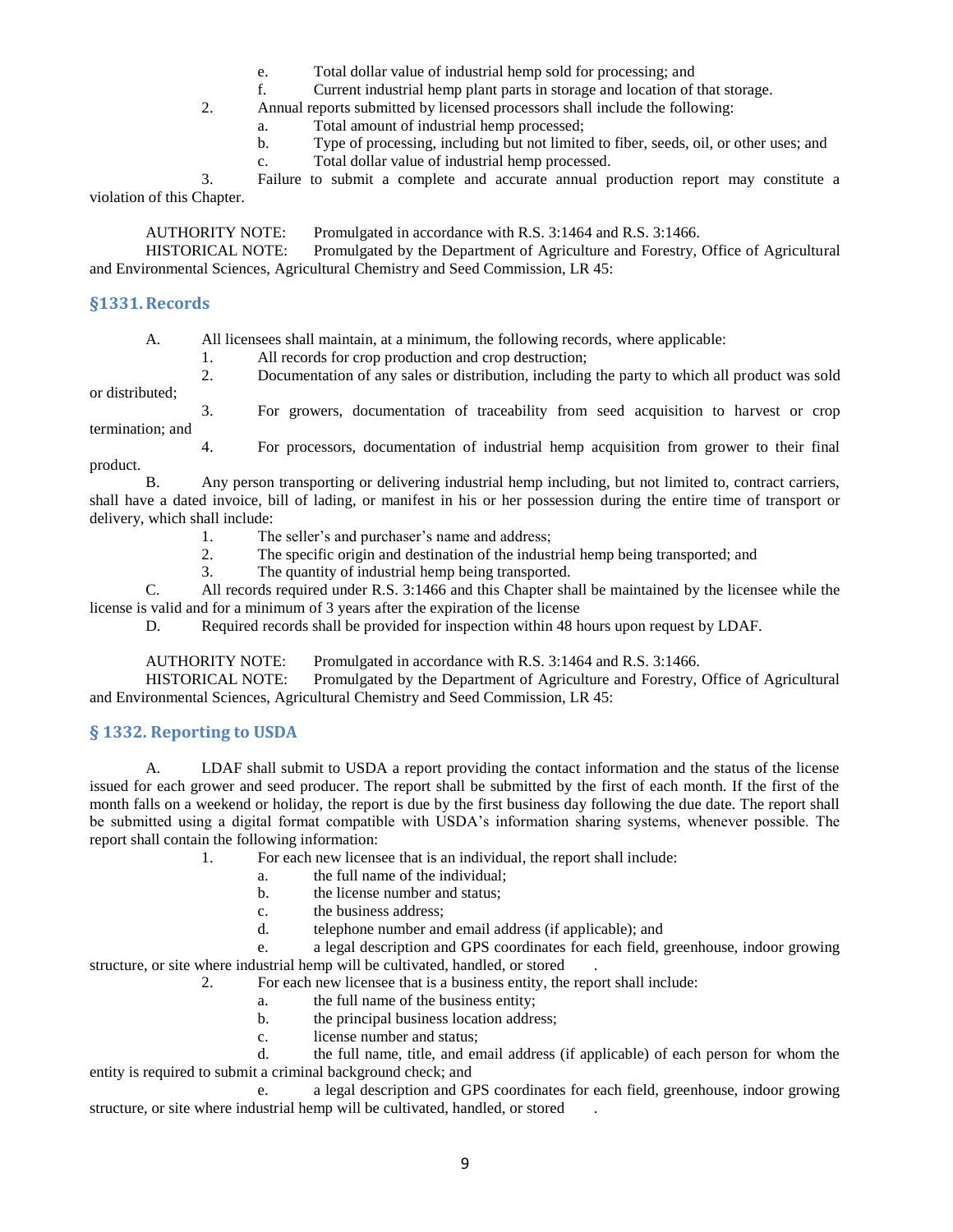3. For each licensee that was included in a previous report and whose reported information has changed, the report shall include the previously reported information and the new information, including the following:

- a. The status of each grower and seed producer's license;
- b. The period covered by the report;
- c. Indication that there were no changes during the current reporting cycle, if

applicable.

B. LDAF shall submit to USDA a report notifying USDA of any occurrence industrial hemp plants or plant parts that exceed the acceptable industrial hemp THC level by the first of each month. If the first of the month falls on a weekend or holiday, the report is due by the first business day following the due date. The report shall be submitted using a digital format compatible with USDA's information sharing systems, whenever possible. The report shall contain the following information:

- 1. The name and address of the licensee;
- 2. Producer license number;

3. Location information, such as lot number, location type, and GPS or other location descriptor for the production area subject disposal;

- 4. Information on the agent handling the disposal;
- 5. Disposal completion date;
- 6. Total acreage; and
- 7. Laboratory test results.

C. LDAF shall report to USDA, using a digital format compatible with USDA's information sharing systems, whenever possible, the following information for each sample of industrial hemp tested:

- 1. license number of licensee;
- 2. name of licensee;<br>3. business address of
- business address of licensee;
- 4. lot identification number for the sample;
- 5. name and DEA registration number of laboratory;
- 6. date of test and report;
- 7. identification of retest; and
- 8. test result.

D. LDAF shall submit an annual Report to USDA, using a digital format compatible with USDA's information sharing systems, whenever possible, by December 15 of each year and the report shall contain the following information:

- 1. total planted acreage;
- 2. total harvested acreage; and
- 3. total acreage disposed.

# <span id="page-10-0"></span>**Subchapter G. Inspections**

#### <span id="page-10-1"></span>**§1333. Site Access and Compliance**

A. When there is reason to believe that a violation of any provision of R.S. 3:1461 *et seq.* or this Part has occurred, the commissioner or his authorized agent(s) shall have access, during normal working hours, to any premises where there is reason to believe that industrial hemp plants or plant parts are transported, produced, cultivated, and/or stored for the purpose of inspection, investigation, and/or collection of samples for testing. The commissioner or his authorized agent(s) may inspect any industrial hemp seed, plant, or plant parts located on the premises. LDAF shall not charge a testing fee for samples collected pursuant to an investigation initiated by LDAF.

B. LDAF shall conduct inspections, at least annually, of a random sample of licensees to verify that industrial hemp is not being produced in violation of this R.S. 3:1461 et seq., or this Part.

AUTHORITY NOTE: Promulgated in accordance with R.S. 3:1464 and R.S. 3:1468.

HISTORICAL NOTE: Promulgated by the Department of Agriculture and Forestry, Office of Agricultural and Environmental Sciences, Agricultural Chemistry and Seed Commission, LR 45:

# <span id="page-10-2"></span>**Subchapter H. Sampling, Testing, and Destruction**

# <span id="page-10-3"></span>**§1335.THC Sampling and Testing**

A. All industrial hemp plants or plant parts, whether harvested or unharvested, shall be subject to sampling for THC levels by LDAF.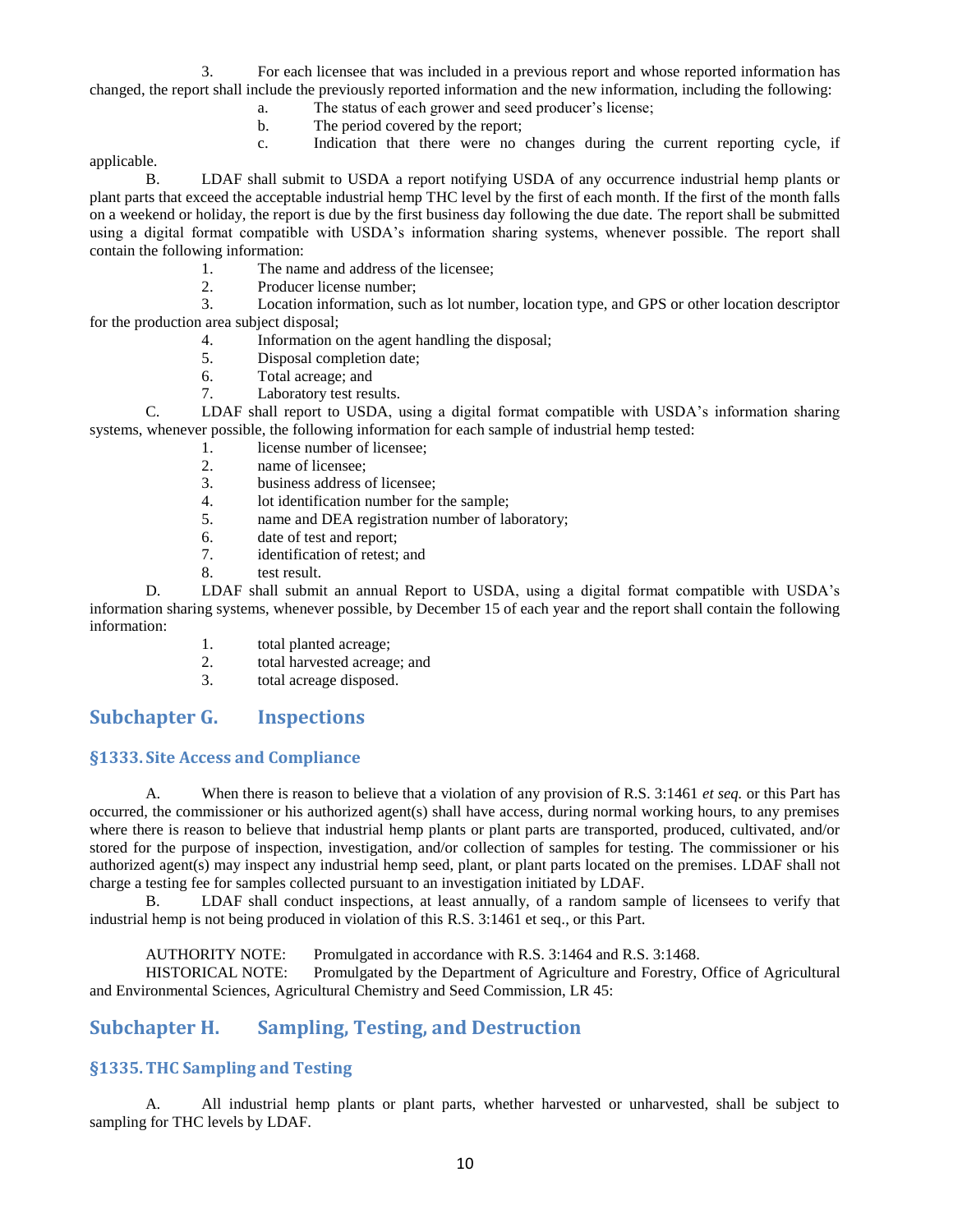B. The licensee shall be responsible for the cost of all sample testing fees, as set forth in this Chapter.

C. Sample Collection

1. Licensees shall submit a Harvest/Destruction Report for each field, greenhouse or indoor growing structure to LDAF prior to harvesting any industrial hemp plants.

2. LDAF will attempt to notify the licensee of the date and approximate time when samples will be collected.

3. The licensee or designated responsible party shall be present during the sample collection. Representatives

4. LDAF will collect samples from each plot within any field, greenhouse, or indoor growing structure.

5. LDAF may retain and transport samples of industrial hemp plants and plant parts collected from an industrial hemp licensee as required by the Industrial Hemp Law (R.S. 3:1461 *et seq*.) and this Chapter.

6. All samples collected by LDAF become the property of the Department and are nonreturnable. No compensation shall be owed by LDAF for samples collected under this Chapter.

7. The licensee shall not harvest industrial hemp plants or plant parts prior to samples being collected by LDAF.

8. The licensee shall harvest industrial hemp plants or plant parts within 15 days of the sample collection by LDAF, unless an exception is authorized in writing by LDAF. Should a licensee fail to complete harvest within 15 days and no exception was authorized by LDAF, a resample and retest of the plot shall be performedand the licensee shall be assessed an additional testing fee per sample in an amount not to exceed \$250.00 per sample.

D. Laboratory Testing

1. Quantitative determination of THC levels measured using liquid chromatography with ultraviolet detection (LC-UV) or mass spectral detection if required by matrix interference (LC/MS/MS) shall be the accepted analytical technique to avoid the risk of incomplete decarboxylation, therefore, removing the need for any post-decarboxylation.

2. The testing methodology shall consider the potential conversion of THC-A in industrial hemp into THC and the test result shall measure the total available THC derived from the sum of the THC and THC-A content. Appropriately, the THC-A result will be modified by the molecular weight conversion factor 0.877 prior to summation with THC. The total THC concentration level shall be reported on a dry weight basis.

3. Analytical testing for purposes of detecting the concentration levels of THC shall meet the following standards:

a. laboratory quality assurance must ensure the validity and reliability of test results;

b. analytical method selection, validation, and verification must ensure that the testing method used is appropriate (fit for purpose), and that the laboratory can successfully perform the testing;

c. the demonstration of testing validity must ensure consistent, accurate analytical performance;

d. method performance specifications must ensure analytical tests are sufficiently sensitive for the purposes of detectability requirements of this Part;

e. an effective disposal procedure in accordance with DEA regulations for samples of industrial hemp plants and industrial hemp plant parts that do not meet the requirements of R.S. 3:1461 *et seq* or this Part.

f. the measurement of uncertainty shall be estimated and reported with the results.

4. All testing of industrial hemp samples shall be conducted by a laboratory approved by LDAF and registered with the DEA.

5. The results of the THC analysis shall be reported to the licensee and, if tested by an approved third party laboratory, to LDAF.

6. Samples with a THC concentration that do not exceed the acceptable industrial hemp THC level shall be issued a certificate of analysis and require no further action. The plot or harvested plant material from which the sample was obtained shall be released for marketing or further processing.

7. Samples that exceed the acceptable industrial hemp THC level shall be reported by LDAF to the licensee and the licensee may request a resample and retest of the plot or harvested plant material. If no request is made within 10 days of the sample results being reported to the licensee, or the retested sample results exceed the acceptable industrial hemp THC level, then the plot or harvested plant material from which the sample was taken shall be subject to destruction as set forth in Section1337.

8. No industrial hemp plants or plant parts for which a THC analysis is pending shall be transferred, transported, sold, marketed, or otherwise disposed of until approved by LDAF.

# <span id="page-11-0"></span>**§1337. Destruction**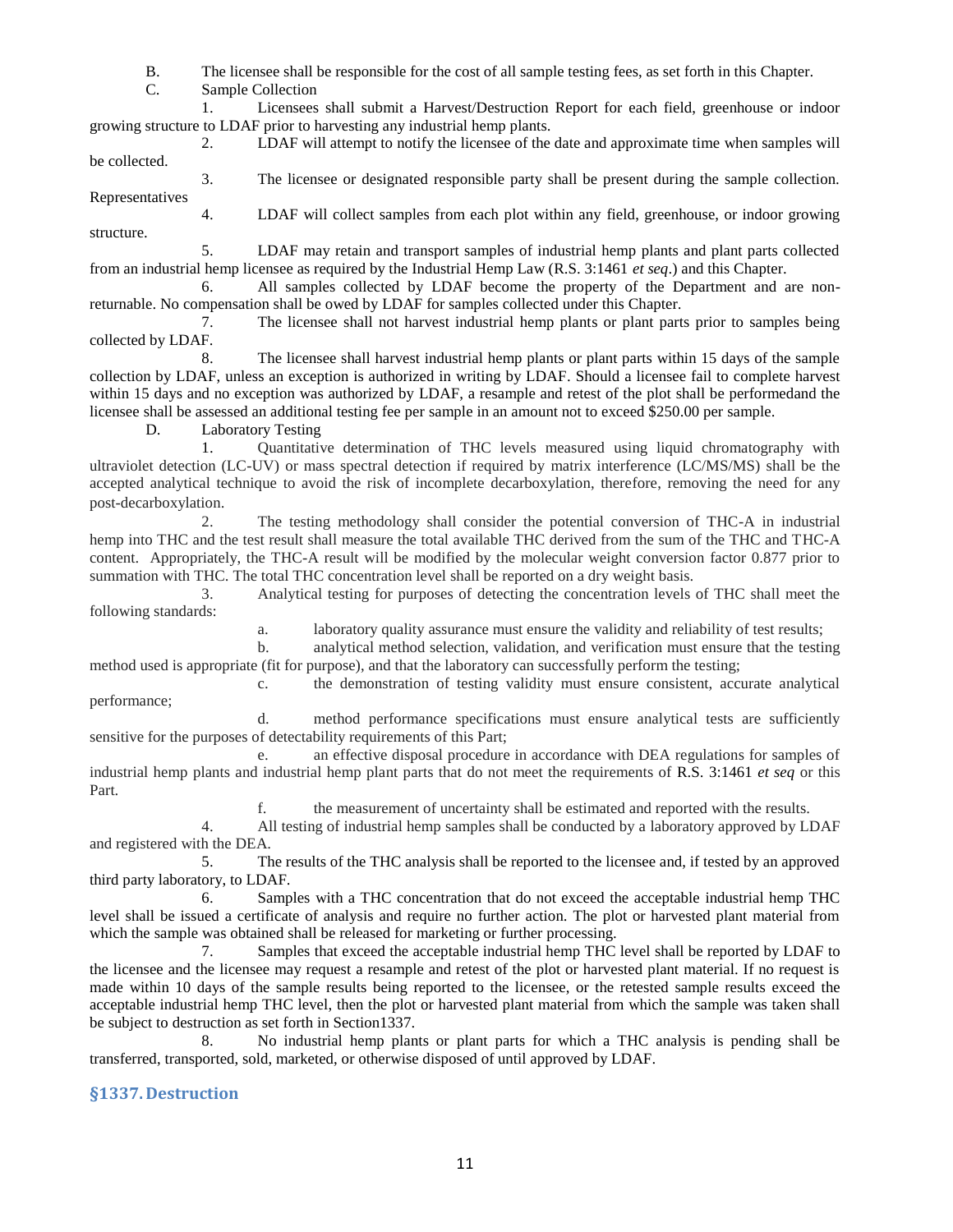A. All industrial hemp plant parts resulting from a plot or harvested plant material represented by a sample with a THC concentration greater than the acceptable industrial hemp THC level shall be

1. Prohibited from being further handled, processed, or entering the stream of commerce;

2. Collected for destruction by a person authorized under the CSA to handle marijuana, such as a DEA-registered reverse distributor, or a duly authorized federal, state or local law enforcement officer; and

3. Destroyed in accordance with CSA and DEA regulations. The method of destruction shall be approved by LDAF.

B. The licensee shall submit a completed Harvest/Destruction Report to LDAF prior to destruction.

C. Industrial hemp plants or plant parts produced in violation of this Part may be subject to destruction as set forth in this Section.

AUTHORITY NOTE: Promulgated in accordance with R.S. 3:1462, R.S. 3:1464, R.S. 3:1467, and R.S. 3:1468.

HISTORICAL NOTE: Promulgated by the Department of Agriculture and Forestry, Office of Agricultural and Environmental Sciences, Agricultural Chemistry and Seed Commission, LR 45:

# <span id="page-12-0"></span>**Subchapter I. Enforcement**

#### <span id="page-12-1"></span>**§1339.Adjudicatory Proceedings; Violations**

A. The commissioner may suspend or revoke any license issued under the provisions of R.S. 3:1465 and this Chapter. The commissioner may also assess a civil penalty for violation of any provision of R.S. 3:1461 *et seq.* or any violation of any regulation enacted under the authority of said statutes.

B. Whenever the commissioner has reason to believe that a licensee has violated any provision of the R.S. 3:1461 *et seq.* or this Chapter, the commissioner shall notify the licensee of the alleged violation as well as an opportunity to respond thereto, by certified mail, prior to any scheduled hearing date.

C. Each separate day on which any violation occurs shall be considered a separate violation.

D. No penalty may be assessed nor may any license be suspended or revoked by the commissioner prior to the holding of an adjudicatory hearing before the commission. Such adjudicatory hearing shall be conducted in accordance with the requirements of the Administrative Procedure Act; any person alleged to have violated any provision of R.S. 3:1461 *et seq.* or this Chapter shall be accorded all rights and privileges under said Act.

E. The commission shall make an initial determination on alleged violations and recommend findings of fact and conclusions of law together with penalties, if applicable, in writing.

F. The commissioner shall make the final determination on the disposition of alleged violations. If the commissioner does not accept the recommendations of the commission following an adjudicatory proceeding, the commissioner shall notify the commission, in writing, of the reasons for not accepting the commission's recommendations.

G. Reinstatement of a revoked license shall be by hearing before the commission and approval of the commissioner.

AUTHORITY NOTE: Promulgated in accordance with R.S. 3:1461, 3:1463, R.S. 3:1464, and R.S. 3:1470. HISTORICAL NOTE: Promulgated by the Department of Agriculture and Forestry, Office of Agricultural and Environmental Sciences, Agricultural Chemistry and Seed Commission, LR 45:

### <span id="page-12-2"></span>**§1341. Corrective Action Plan for Negligent Violations and Mandatory Reporting**

A. In addition to being subject to license suspension, license revocation, and civil penalties, a person who is found by LDAF to have negligently committed the following violations may be subject to a corrective action plan:

1. Failing to provide a legal description of the field, greenhouse, indoor growing structure, or site where industrial hemp will be cultivated, handled, or stored;

or

2. Failing to obtain a seed producer, grower, contract carrier, or processor license from LDAF;

3. Producing industrial hemp exceeding the acceptable hemp THC level. A person that has made reasonable efforts to grow industrial hemp and produces industrial hemp of containing less than 0.5 percent THC on a dry weight basis shall not be deemed to have committed a negligent violation.

B. A corrective action plan issued by LDAF shall include the following information:

1. A reasonable date by which the person shall correct the negligent violation; and

2. A requirement that the person shall periodically report to LDAF about the person's compliance with the corrective action plan, R.S. 3:1461 *et seq.*, and this Chapter for a period of at least two years from the date of the corrective action plan.